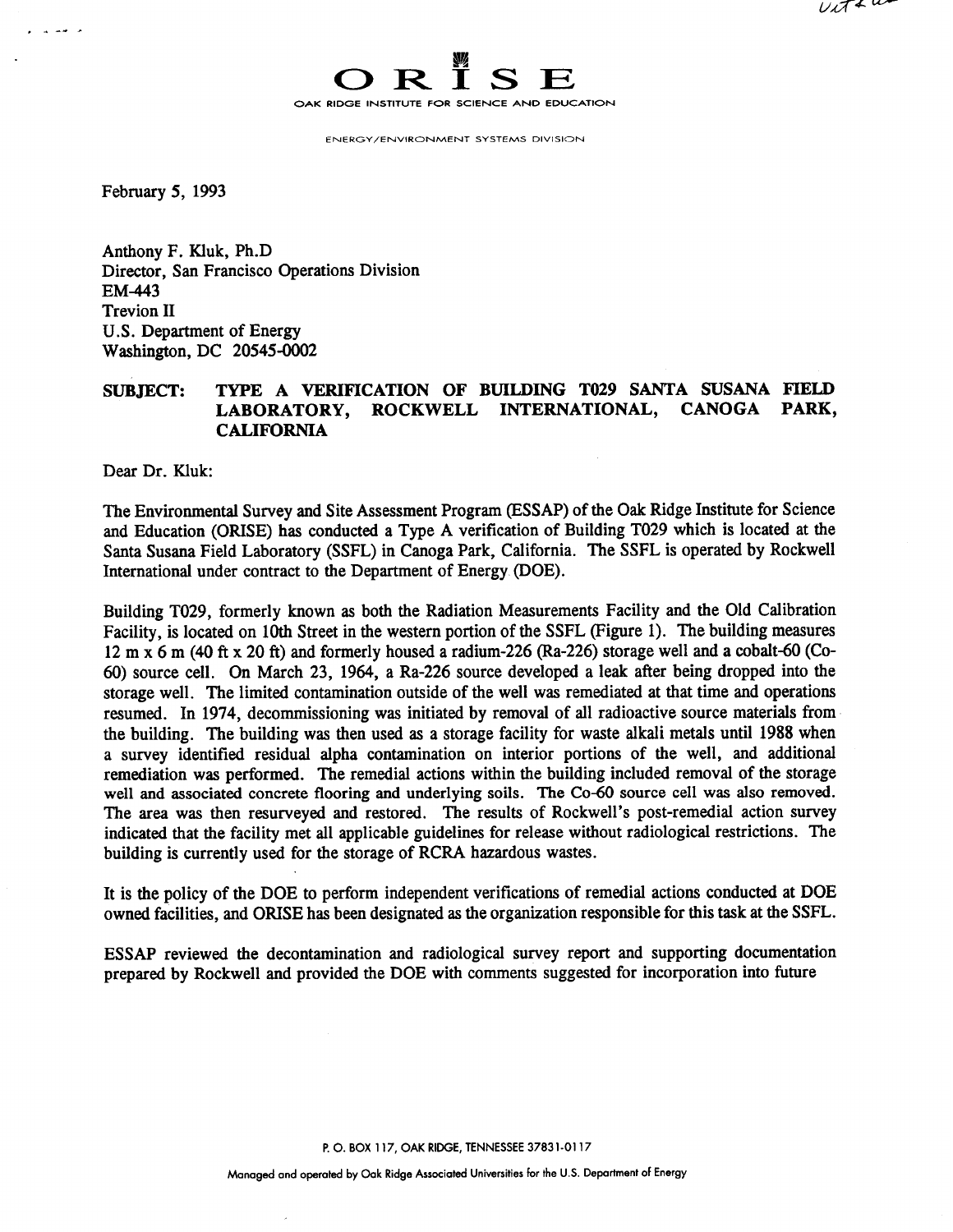documents.<sup>1,2</sup> Overall, the report provided an adequate description of the remedial action conducted and survey procedures used. Statements regarding the final radiological status of the building, relative to the DOE guidelines for release without radiological restrictions, were also provided.<sup>3</sup> The applicable surface contamination guidelines were those for Ra-226 which are:

### **Total Activity**

### 100 dpm/100  $\text{cm}^2$ , average in a 1 m<sup>2</sup> area 300 dpm/100 cm<sup>2</sup>, maximum in a 100 cm<sup>2</sup> area

### Removable Activity

20 dpm/100  $cm<sup>2</sup>$ 

The DOE guideline for exposure rate is 20  $\mu$ R/h above background. However, Rockwell has elected to use a more conservative value of  $5 \mu R/h$  above background.

The exposure rate data presented by Rockwell met the more restrictive value and satisfies the DOE guideline. Although the decommissioning report did not provide residual surface activity levels for affected portions of the building, past surveillance surveys, conducted by Rockwell, did not identify any direct radiation levels in excess of ambient background. ESSAP also performed scans of the floor surfaces contiguous with the source well's former location using ZnS detectors coupled to ratemeterscalers. The surface scans did not identify any locations of elevated direct radiation.

It is ESSAP's opinion that Building TO29 at the Santa Susana Field Laboratory satisfies the requirements for release without radiological restrictions. This opinion is based on the limited area affected by the Ra-226 leak, the methods employed to remediate the affected area, and the results of the post-remedial action surveys.

Please do not hesitate to contact either Michele Landis at (615) 576-2908 or myself at (615) 576-5073 should you have any questions.

**Sincerely** 

Timothy J. Vitkus Environmental Project Leader Environmental Survey and Site Assessment Program

TJV:dac

cc: D. McKenzie, DOE/HO D. Williams, DOE/HQ R. Liddle, DOE/SAN J. Berger, ORISE J. **Beck, ORISE**  M. Landis, ORISE File/357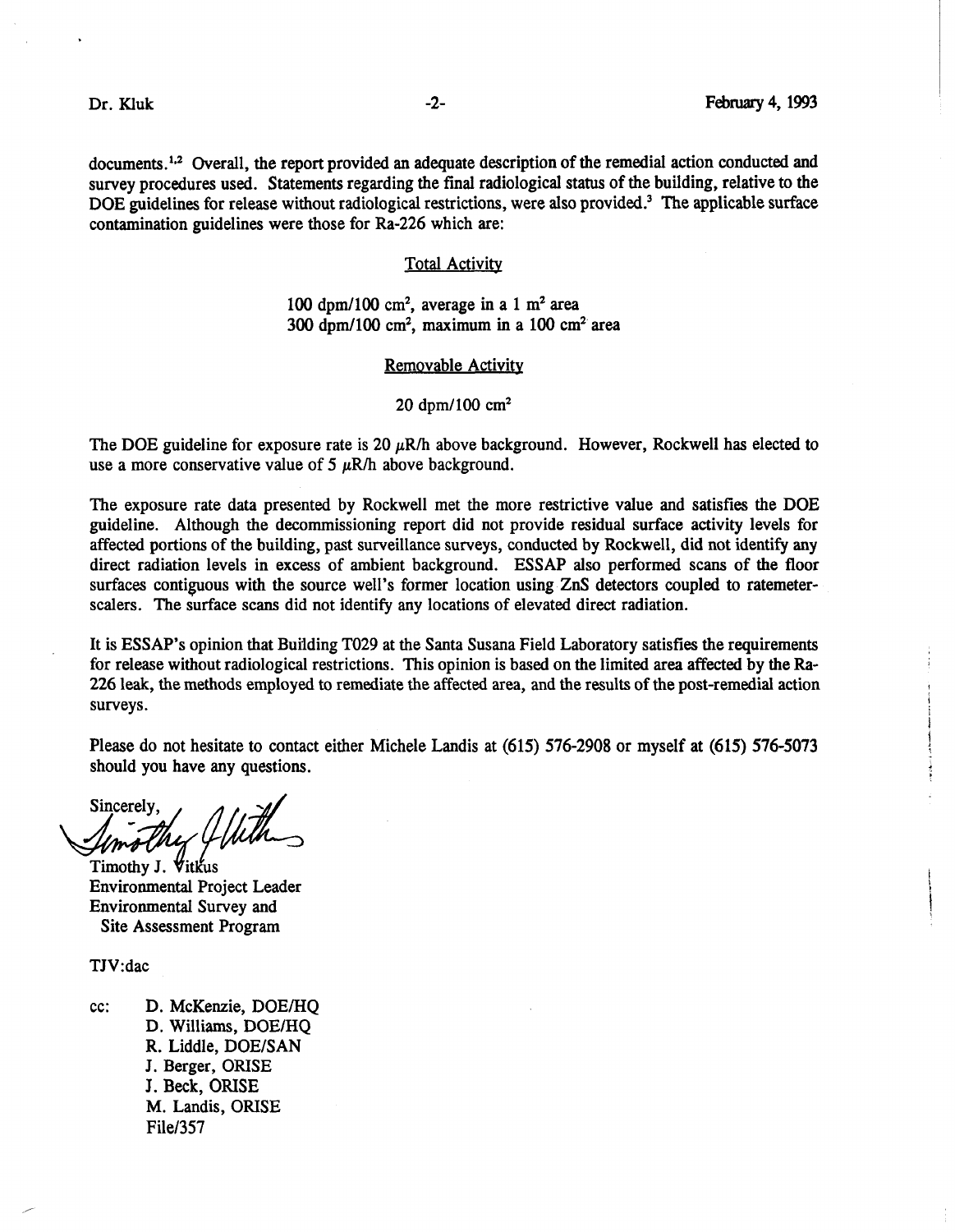



**FIGURE 1: Plot Plan of Santa Susana Field Lab Area 4** - **Location of Building TO29**